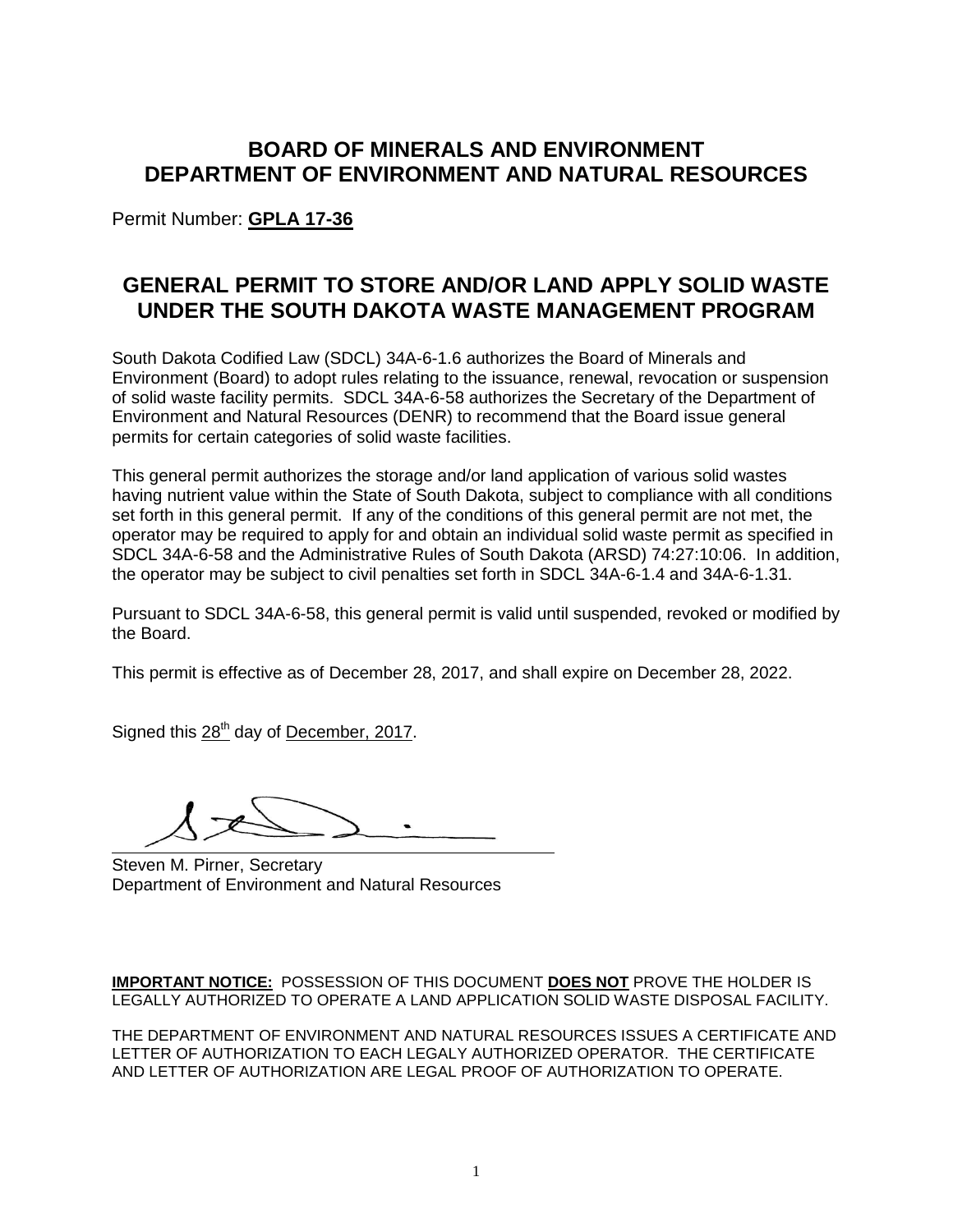## **TABLE OF CONTENTS**

## **Cover Sheet – Issuance and Expiration Dates**

| Cover Sheet – Issuance and Expiration Dates |                                                 |                                                                                     |   |
|---------------------------------------------|-------------------------------------------------|-------------------------------------------------------------------------------------|---|
| 1.0                                         | 1.01                                            | <b>General Statements of Law and Owner/Operator Responsibilities</b><br>Definitions | 3 |
|                                             | 1.02                                            | Applicability of General Permit                                                     |   |
|                                             | 1.03                                            | Severability                                                                        |   |
|                                             | 1.04                                            | <b>Property Rights</b>                                                              |   |
|                                             | 1.05                                            | Amendments, Revocation, and Suspension of General Permit                            |   |
|                                             | 1.06                                            | Procedure for Requesting Authorization                                              |   |
|                                             | 1.07                                            | Duration of Authorization                                                           |   |
|                                             | 1.08                                            | Duty to Renew Authorization                                                         |   |
|                                             | 1.09                                            | Changes to Request for Authorization                                                |   |
|                                             | 1.10                                            | <b>Transfers</b>                                                                    |   |
|                                             | 1.11                                            | <b>DENR Limitation of Liability</b>                                                 |   |
|                                             | 1.12                                            | Individual Permit Required                                                          |   |
|                                             | 1.13                                            | Individual Permit Requested                                                         |   |
|                                             | 1.14                                            | Duty to Comply - Penalties for Violations                                           |   |
|                                             | 1.15                                            | <b>Stipulated Penalties</b>                                                         |   |
|                                             | 1.16                                            | Related Laws, Regulations and Permits                                               |   |
|                                             | 1.17                                            | Duty to Provide Information                                                         |   |
|                                             | 1.18                                            | Duty to Provide Access                                                              |   |
|                                             | 1.19                                            | <b>Emergency Procedures</b>                                                         |   |
|                                             | 1.20                                            | Need to Halt or Reduce Activity not a Defense                                       |   |
|                                             | 1.21                                            | Duty to Mitigate                                                                    |   |
|                                             | 1.22                                            | Responsibility and Liability of Owner or Operator                                   |   |
|                                             | 1.23                                            | Administrative Changes Authorized                                                   |   |
|                                             | 1.24                                            | Landowner(s) Signature Requirement                                                  |   |
| 2.0                                         | <b>Location and Design Requirements</b>         |                                                                                     | 6 |
|                                             | 2.01                                            | <b>Facility Siting</b>                                                              |   |
|                                             | 2.02 <sub>1</sub>                               | Surface Water Control                                                               |   |
|                                             | 2.03                                            | <b>Access Controls</b>                                                              |   |
|                                             | 2.04                                            | <b>Plans and Specifications</b>                                                     |   |
| 3.0                                         | <b>Operational Requirements</b>                 |                                                                                     | 7 |
|                                             | 3.01                                            | Nutrient Management Plan & Waste Handling Requirements                              |   |
|                                             | 3.02                                            | Authorized Waste(s)                                                                 |   |
|                                             | 3.03                                            | <b>Alteration of Soil Structure</b>                                                 |   |
|                                             | 3.04                                            | <b>Runoff and Pollution Prevention</b>                                              |   |
|                                             | 3.05                                            | Storage                                                                             |   |
|                                             | 3.06                                            | <b>Vector Control</b>                                                               |   |
|                                             | 3.07                                            | Routine Inspection Requirements                                                     |   |
| 4.0                                         | <b>Recordkeeping and Reporting Requirements</b> |                                                                                     | 8 |
|                                             | 4.01                                            | <b>Required Records</b>                                                             |   |
|                                             | 4.02                                            | Maintenance of Records                                                              |   |
| 5.0                                         | <b>Closure Requirements</b>                     |                                                                                     | 8 |
|                                             | 5.01                                            | Notification Requirement                                                            |   |
|                                             | 5.02                                            | Waste Removal                                                                       |   |
|                                             | 5.03                                            | <b>Certification Requirement</b>                                                    |   |
| 6.0                                         |                                                 | <b>Financial Assurance</b>                                                          | 9 |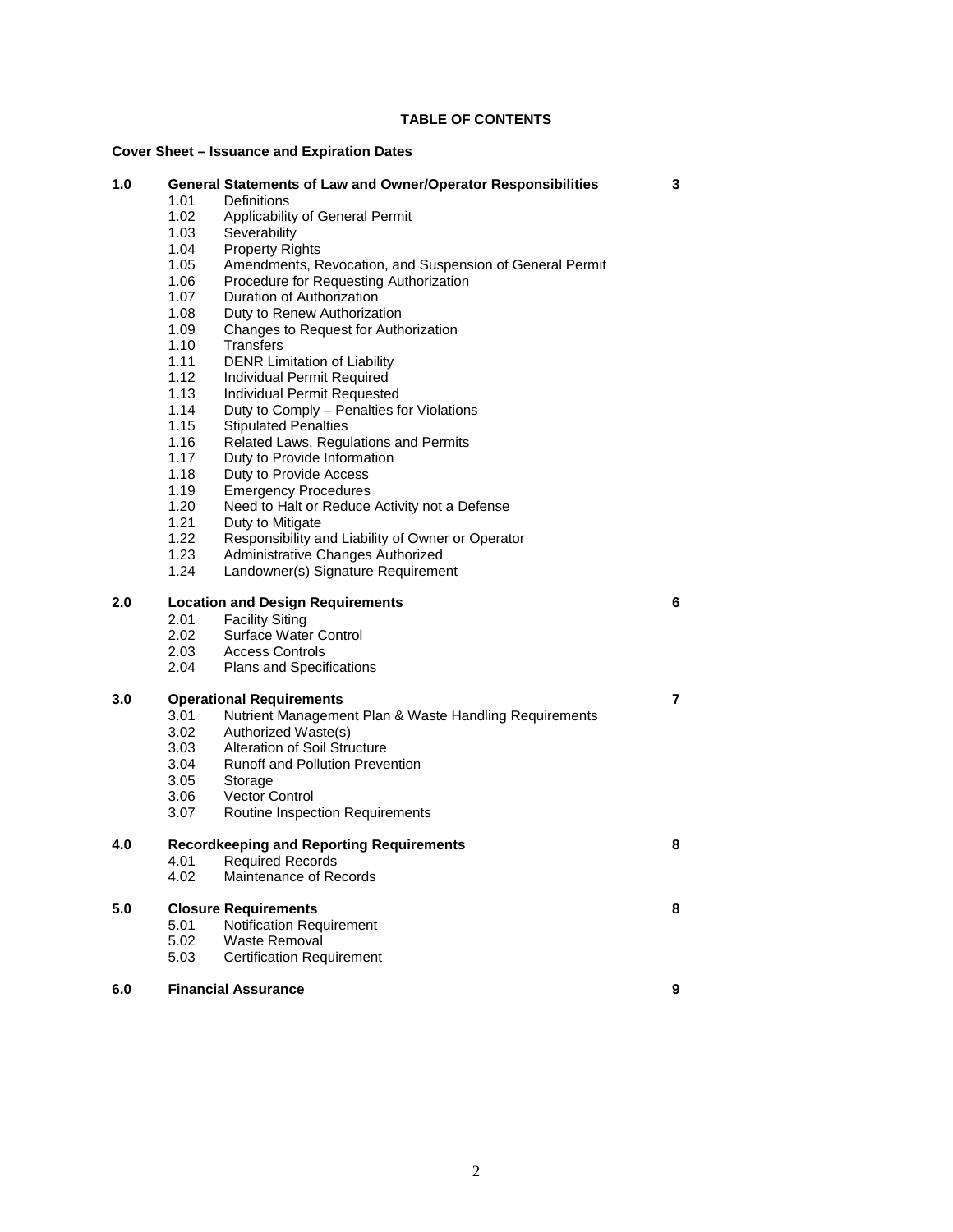## **1.0 GENERAL STATEMENTS OF LAW AND OWNER/OPERATOR RESPONSIBILITIES**

## **1.01 Definitions**

Definitions used in this permit are as follows:

- A. "ARSD," the Administrative Rules of South Dakota.
- B. "Board," the Board of Minerals and Environment.
- C. "DENR," the South Dakota Department of Environment and Natural Resources.
- D. "Emergency," a condition that the secretary finds deleterious to the public health, safety, and welfare and that requires immediate action.
- E. "NMP," Nutrient Management Plan.
- F. "Occupied Dwelling," a house or building normally occupied as a residence.
- G. "Operator," a person responsible for the overall operation of a facility or part of a facility.
- H. "SDCL," South Dakota Codified Laws.
- I. "Secretary," the secretary of the South Dakota Department of Environment and Natural Resources, or authorized representative.

## **1.02 Applicability of General Permit**

This general permit is potentially applicable to any operator in the State of South Dakota proposing to store and/or land apply solid waste that has nutrient value, provided the operator meets the requirements of this general permit. This general permit is only applicable to the temporary storage and/or land application of less than 25,000 tons of solid waste per year.

This general permit is not intended for the handling or disposal of wastes for which other practicable alternatives are available. Wastes land applied under this general permit must have nutrient value for soil or plant growth and shall not have a detrimental effect on soil.

DENR reserves the right to waive compliance with this general permit for situations where a small volume of waste material that poses minimal threat to the environment or human health will be land applied during a single, one-time event. DENR will evaluate any potential waiver of compliance with this general permit on a case-by-case basis. No operator or individual shall assume waiver of compliance with this general permit without written approval from DENR.

## **1.03 Severability**

The provisions of this general permit are severable. If any provision of this general permit, or the application of any provision of this general permit to any circumstance, is held invalid, the application of such provisions to other circumstances and the remainder of this general permit, shall not be affected thereby.

## **1.04 Property Rights**

This general permit does not convey any property rights of any kind, or any exclusive privileges, nor does it authorize any injury to private property or any invasion of personal rights, nor any infringement of federal, state, or local laws and ordinances.

## **1.05 Amendments, Revocation, and Suspension of General Permit**

DENR may recommend to the Board that this general permit be amended as provided by ARSD 74:27:10:05. The Board may suspend or revoke this general permit as provided by SDCL 34A-6-1.21 and 34A-6-58.

## **1.06 Procedure for Requesting Authorization**

To obtain authorization to operate under the terms and conditions of this general permit, the operator must submit a request for authorization and publish a notice of intent in an official newspaper in the county in which the proposed storage and/or land applications site(s) will be located. The request for authorization must be submitted to DENR at least 60 calendar days before the first anticipated use of the site(s). The notice of intent must be published at least 20 calendar days before the first anticipated use of the site(s). The notice of intent shall include: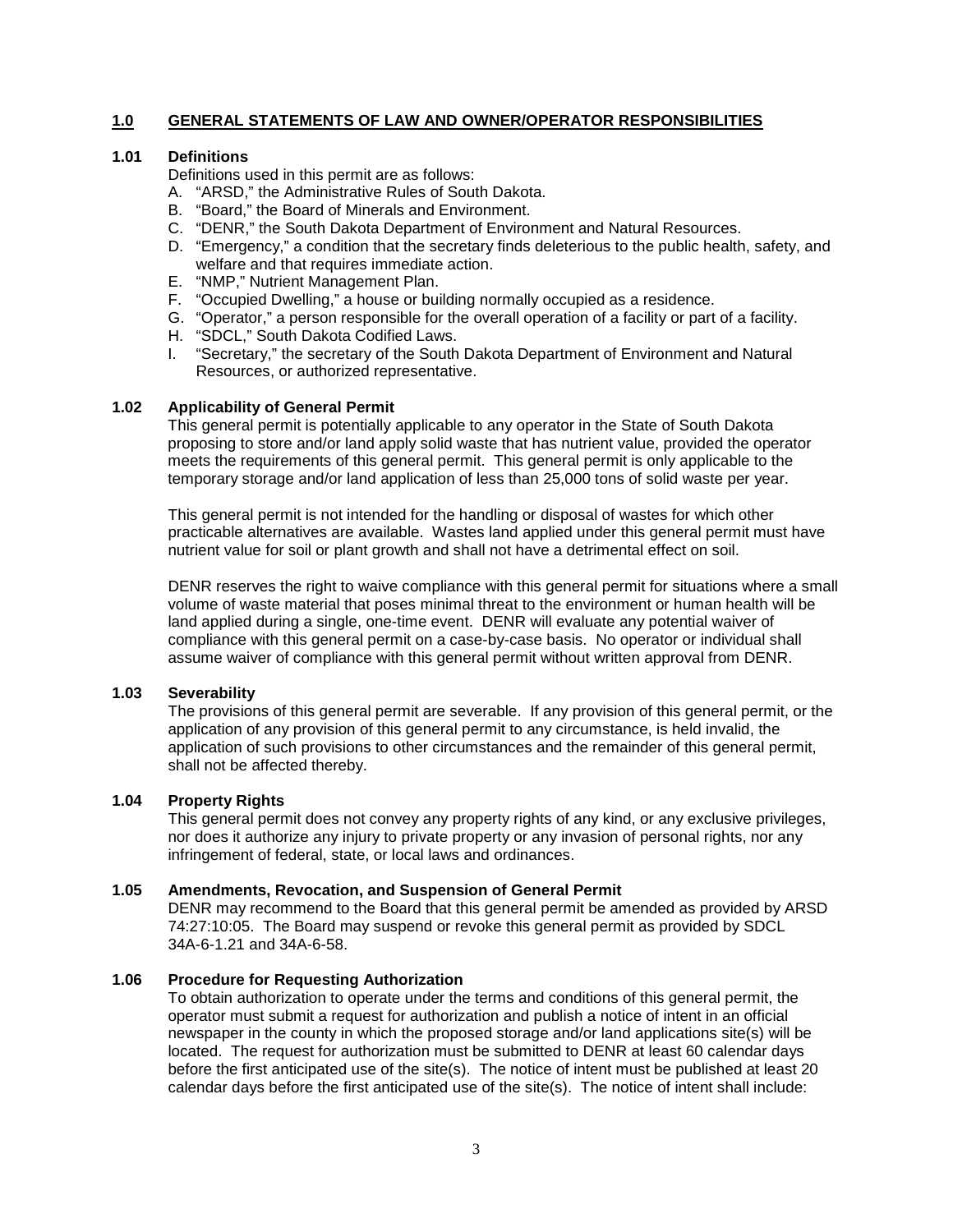- A. the name, address, and phone number of both the operator and landowner(s) of the proposed site(s);
- B. a description of the project and waste materials to be stored and/or land applied;
- C. the number of acres comprising the proposed storage and/or land application site(s);
- D. the general location of the proposed site(s);
- E. the legal description (quarter, section, township, range, and county) of the proposed site(s); and
- F. the estimated annual tonnage of waste materials to be stored and/or land applied.

If the DENR determines the request for authorization is complete and meets the terms of this general permit, DENR will issue an authorization letter and certificate approving the development and operation of the site(s).

## **1.07 Duration of Authorization**

Initial authorization to operate under this general permit shall be valid for up to two years from the date of issuance and may be renewed for periods up to five years.

## **1.08 Duty to Renew Authorization**

If the operator wishes to continue an activity regulated by this general permit, the operator must submit to DENR a complete renewal application 90 days prior to the authorization expiration date. If a renewal application is submitted 90 days prior to the date of expiration, then authorization to operate under the general permit shall remain in effect until the DENR takes final action on the renewal application, in accordance with SDCL 1-26-28. If the general permit expires prior to an authorization expiration date and if no substantive changes have taken place at the authorized site, then the authorization and expired general permit will remain in effect until such time as the authorization is issued under a new general permit.

## **1.09 Changes to Request for Authorization**

The operator must notify DENR prior to implementing any proposed change to a site location, acreage, authorized waste, tonnage, design, or operational practice that would be different from the request for authorization initially submitted to DENR. All changes must be approved by DENR and be public noticed for at least 20 days prior to implementation.

## **1.10 Transfers**

The authorization may be transferred to a new operator provided:

- A. the current authorized operator notifies DENR in writing at least 20 calendar days prior to the proposed transfer date;
- B. the notification to DENR includes a written agreement between the authorized and new operator containing the date of transfer of permit responsibility, coverage and liability;
- C. the notification to DENR includes written documentation demonstrating that the new operator is qualified to comply with the terms and conditions of this general permit;
- D. the new operator provides a financial assurance mechanism, if applicable, equal to that of the former operator;
- E. the new operator provides a Certification of Applicant required by SDCL 1-40-27;
- F. the transfer of site ownership/operation is public noticed for at least 20 calendar days prior to the proposed transfer date; and
- G. DENR provides written approval of the transfer.

## **1.11 DENR Limitation of Liability**

Any letter of authorization is specifically conditioned on the truth and accuracy of the statements made by the operator in the application to operate under this general permit. DENR assumes no liability for the truth and accuracy of the statements made by the operator in the application and any other submitted documents.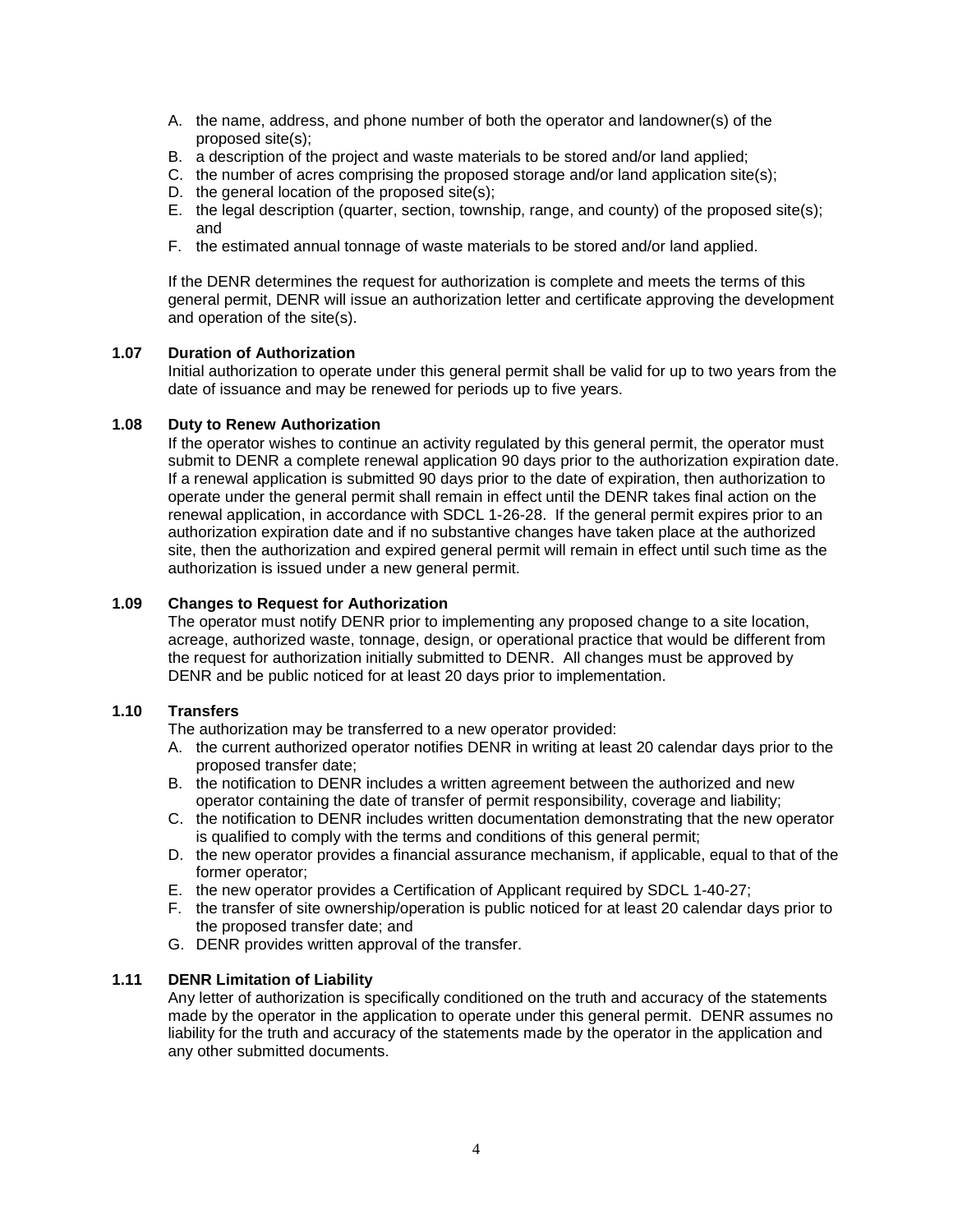## **1.12 Individual Permit Required**

DENR may require any operator requesting coverage under this general permit to apply for and obtain an individual solid waste permit if:

- A. the operator is not or cannot operate in compliance with the conditions of this general permit;
- B. the conditions or standards change such that storage and/or land application solid waste disposal facilities no longer qualify for a general permit; or
- C. an operator is removed from the jurisdiction of this general permit as a result of a complaint and Board action according to SDCL 34A-6-58.

When an individual permit is issued to an operator otherwise authorized under this general permit, the applicability of this general permit to that operator is automatically terminated upon the effective date of the individual permit.

#### **1.13 Individual Permit Requested**

Any operator authorized under this general permit may request to be excluded from the authorization by applying for an individual solid waste permit.

## **1.14 Duty to Comply – Penalties for Violations**

The operator shall construct, operate and maintain the storage and/or land application solid waste disposal site(s) in accordance with SDCL 34A-6, ARSD 74:27, and the conditions of this general permit. If the provisions of the laws, rules, or any conditions of this general permit are violated, DENR may take action to suspend or revoke a general permit authorization as provided for by SDCL 34A-6-1.21; may assess a civil penalty pursuant to SDCL 34A-6-1.4 and 34A-6-1.31; or issue a notice of violation with penalties pursuant to SDCL 34A-6-1.22.

## **1.15 Stipulated Penalties**

In the event an authorized operator fails to comply with the provisions of this general permit, DENR reserves the right to develop and pursue an agreement with the operator for the assessment of stipulated penalties.

## **1.16 Related Laws, Regulations and Permits**

No provision of this general permit exempts the operator from the requirements of any local, state, or federal laws, regulations, or rules in existence or promulgated after this general permit or an authorization becomes effective. It is the responsibility of the operator to obtain any other required permits and licenses.

## **1.17 Duty to Provide Information**

The operator shall furnish DENR, within 10 business days, any information which DENR may request to determine compliance with this general permit.

## **1.18 Duty to Provide Access**

The owner/operator shall allow DENR during regular business hours:

- A. to inspect or access all storage and/or land application site(s) authorized under this general permit and identified in the request for authorization;
- B. to inspect any facilities, equipment, records, practices or operations regulated or required by this general permit; and
- C. to sample or monitor any substances for any parameter.

## **1.19 Emergency Procedures**

The operator must notify DENR, within one business day, of any emergency situation that arises at a storage and/or land application site.

## **1.20 Need to Halt or Reduce Activity not a Defense**

DENR will not consider that it would have been necessary to halt or reduce the permitted activity in order to maintain compliance with this general permit, when enforcing the conditions of this general permit.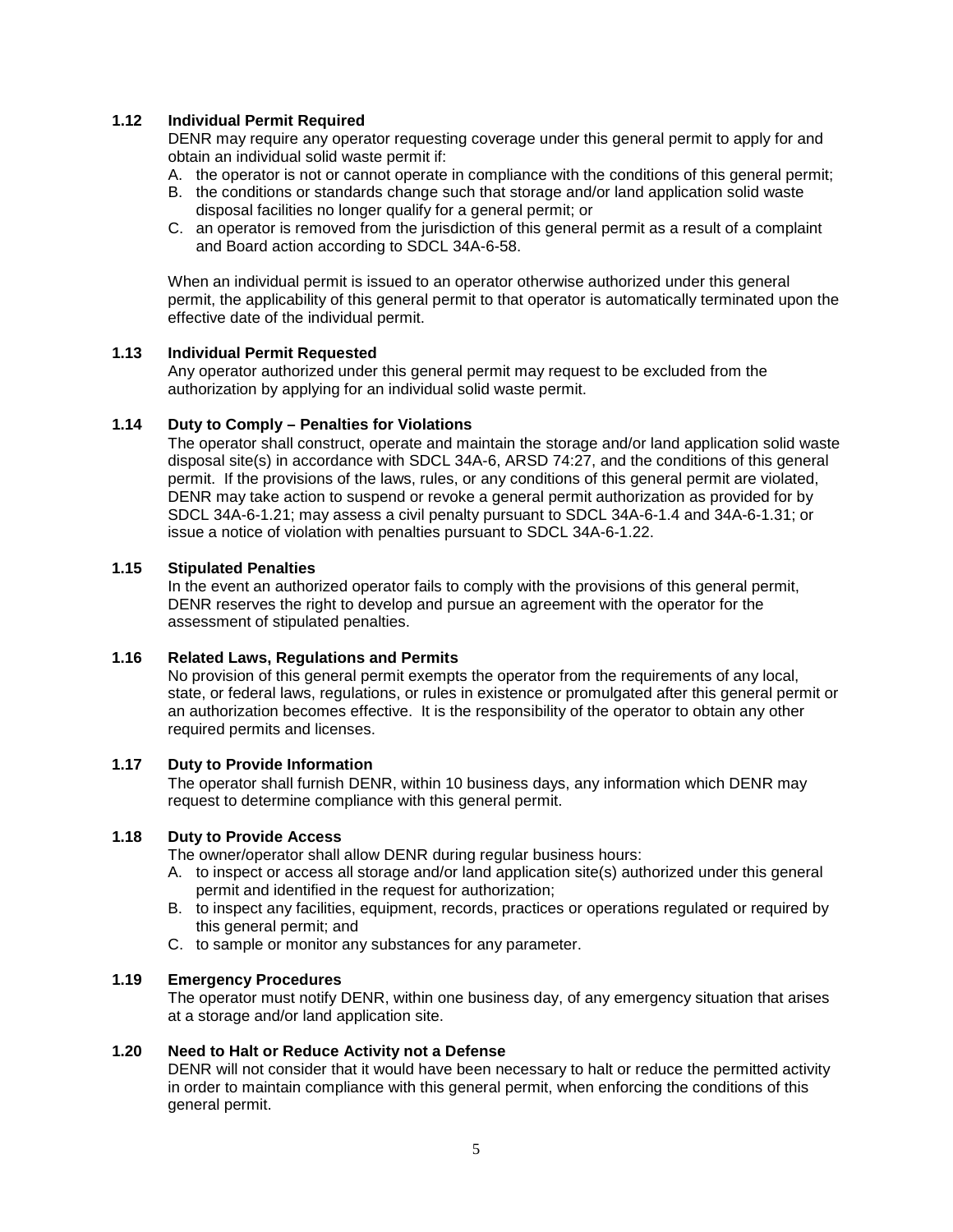## **1.21 Duty to Mitigate**

The operator shall take all reasonable steps to minimize or prevent any adverse effect on human health or the environment.

## **1.22 Responsibility and Liability of Owner or Operator**

In accordance with SDCL 34A-6-1.10, the owner or operator of a storage and/or land application site(s) authorized under this general permit is responsible in perpetuity for the solid waste and liable in perpetuity for any pollution or other detrimental effect caused by the solid waste.

## **1.23 Administrative Changes Authorized**

DENR reserves the right to incorporate administrative changes and/or modifications to this general permit. Administrative changes are authorized for the purposes of changing or correcting:

- A. typographical errors;
- B. regulatory references;
- C. titles of organizations or regulatory agencies; or

D. similar items that do not substantially change the requirements of this general permit.

## **1.24 Landowner(s) Signature Requirement**

All landowners receiving wastes for temporary storage and/or land application must sign the solid waste permit application (Section 4.0) before authorization can be issued to the operator.

# **2.0 LOCATION AND DESIGN REQUIREMENTS**

## **2.01 Facility Siting**

The operator **shall not** locate any storage site(s) or land apply any wastes:

- A. within 1,000 feet of an occupied dwelling, unless the owner(s) provides written permission;
- B. within 200 feet of surface water, including wetlands, as defined by ARSD 74:51:01:01;
- C. within 50 feet of any natural or manmade drainage;
- D. within 1,000 feet of any private or public well that supplies drinking water for human consumption;
- E. within 200 feet of a property boundary, unless the adjacent property owner(s) provides written permission;
- F. where the depth to an aquifer, as defined by ARSD 74:54:02:01, is less than 10 feet;
- G. within 100 feet of a quarry or gravel pit;
- H. within a wetland as defined by ARSD 74:27:07:01;
- I. within a 100-year floodplain; or
- J. on land that has an average slope greater than six percent.

Occupied dwelling exemption: Any occupied dwelling constructed less than 1,000 feet from a storage and/or land application site after an initial general permit authorization has been granted will not be grounds to prevent future authorization renewals under this general permit.

## **2.02 Surface Water Control**

The operator shall construct and maintain soil berms or diversion structures around storage areas to divert run-on and contain runoff from a 25-year, 24-hour storm event. The berms or structures shall be adequately constructed to prevent leakage.

## **2.03 Access Controls**

The operator of any storage and/or land application site(s) open to the public shall:

- A. control access to the site(s) through the use of fences, gates, locks, or other similar controls; and
- B. post a sign or signs at the entrance to the site(s) stating the operator's name, phone number, type of facility, hours of operation, and wastes accepted for disposal.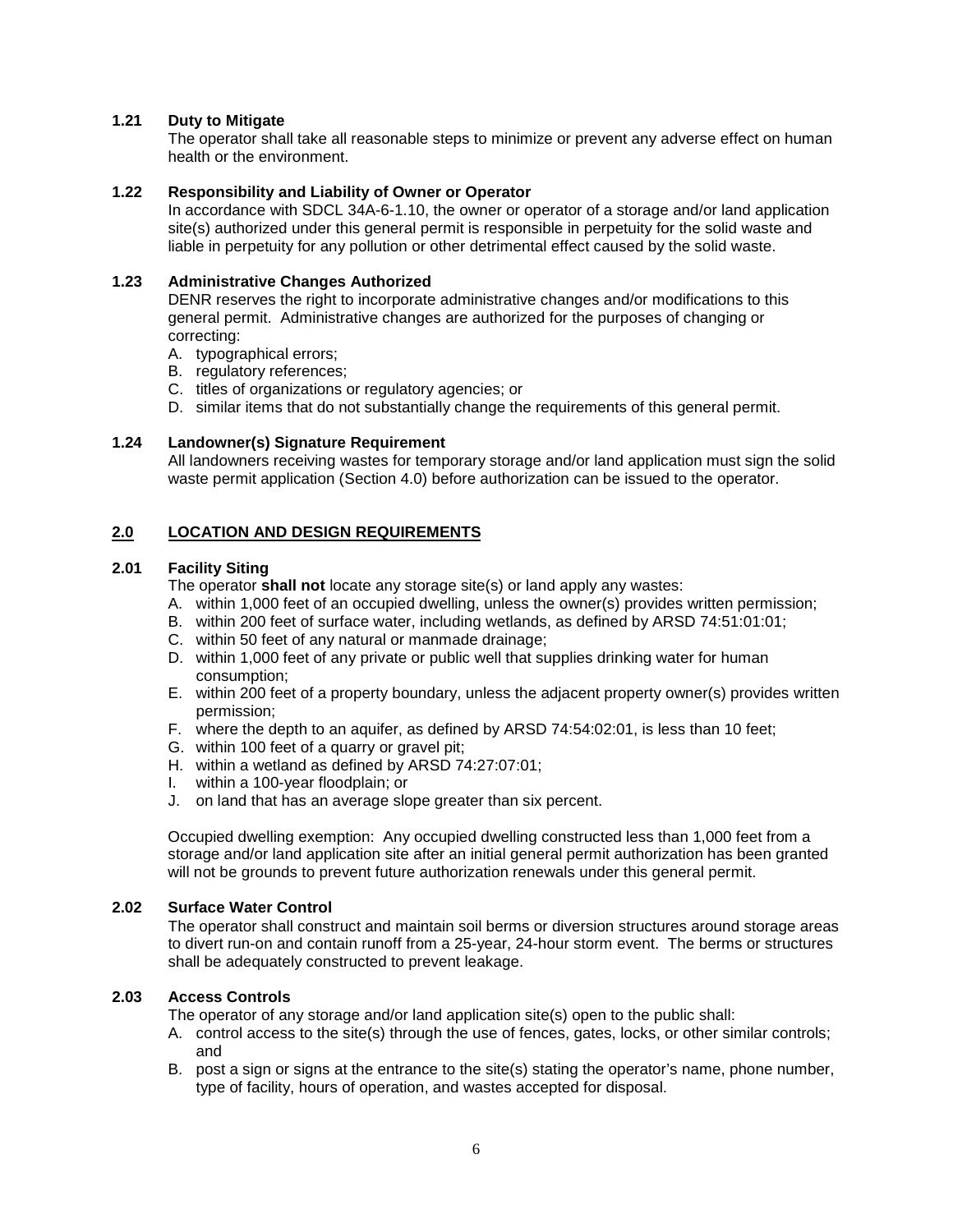The operator of any storage and/or land application site(s) not open to the public shall:

- A. control access to the site(s) through the use of fences, gates, or other similar controls; and
- B. post a sign or signs at the entrance to the site(s) stating "No Dumping Allowed."

## **2.04 Plans and Specifications**

DENR reserves the right to require the submittal of engineering plans and specifications (P&S) prior to the construction of a storage pond, storage tank, or similar storage structure. The need for a P&S submittal will be determined based upon factors such as the proposed storage alternative, type of waste material being stored, volume of waste material being stored, and environmental setting. If required, P&S must be signed and sealed by a professional engineer licensed by the state of South Dakota. If required, P&S must be reviewed and approved in writing by DENR prior to construction.

## **3.0 OPERATIONAL REQUIREMENTS**

## **3.01 Nutrient Management Plan & Waste Handling Requirements**

The application for authorization under this general permit requires the operator to develop a nutrient management plan (NMP) for the land application of solid waste. The NMP shall consider such things as: nutrient value of the waste, waste volumes, all waste characteristics, storage requirements, site (soil) characteristics, loading rates, maximum volume criteria, application methods, land use (crop or vegetative growth), nutrient uptake, soil monitoring, and wintertime operation. The NMP shall be developed by a qualified soil scientist, County Extension Agent, or consultant. The operator shall comply with all recommendations and requirements outlined in the NMP which must be approved by DENR prior to receiving authorization under this general permit. The approved NMP is considered part of this general permit by reference. The operator shall review the NMP annually, and update it when significant operational changes occur or when monitoring dictates the need for change. Changes or updates to the NMP may not require an amendment or renewal of the general permit authorization. Changes or updates to the NMP must be approved by DENR in writing before the changes are implemented.

Note: The DENR has previously issued a General Water Pollution Control Permit for Concentrated Animal Feeding Operations. This permit contains guidance for the development of a NMP. If applicable, the operator is encouraged to utilize the NMP guidance in this general permit.

## **3.02 Authorized Waste(s)**

The operator is authorized to store and/or land apply only those wastes specifically identified in the request for authorization and NMP. Wastes that can be managed by other practicable alternatives will not be authorized under this general permit.

#### **3.03 Alteration of Soil Structure**

The operator shall not alter the characteristics or structure of the soil to the extent that crops or soil structure are adversely affected by the volume or characteristics of solid waste applied to the land application site(s).

## **3.04 Runoff and Pollution Prevention**

The operator shall immediately cease land application if runoff from the site occurs. The operator shall store and/or land apply wastes in a manner that prevents pollution of surface or ground water. In addition, land application methods utilizing injection or incorporation are recommended.

#### **3.05 Storage**

The operator may temporarily store solid waste if normal operating procedures, ground conditions or weather conditions prevent immediate land application of the waste. Storage of the waste shall meet the requirements of Section 2.0 of this general permit.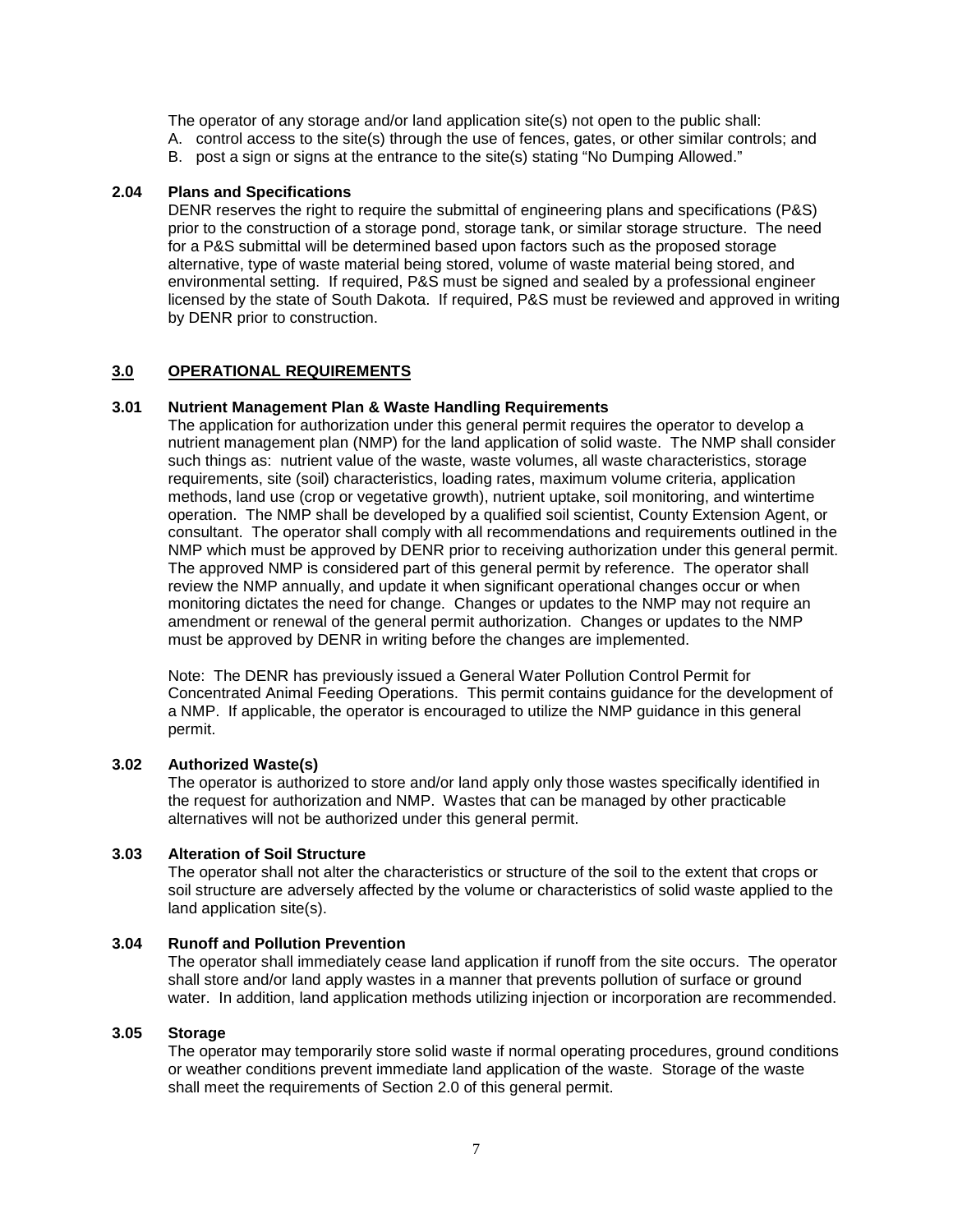## **3.06 Vector Control**

The operator shall prevent or control populations of disease vectors at the storage and/or land application site(s) by using techniques appropriate for the protection of human health and for preventing degradation of the environment.

## **3.07 Routine Inspection Requirements**

The operator shall inspect the storage and/or land application site(s) at least monthly to prevent and/or detect the disposal of unauthorized wastes, and shall promptly remove and dispose of any unauthorized waste at a properly permitted facility. The operator shall also monitor the storage of waste to ensure that adequate run-on and runoff controls are maintained and that no release occurs.

## **4.0 RECORDKEEPING AND REPORTING REQUIREMENTS**

## **4.01 Required Records**

The operator shall maintain all records and information required by this general permit. At a minimum, the records shall include:

- A. copies of the request for authorization, letter of authorization from DENR, this general permit, and any other permits or licenses required by local, state, or federal laws, rules, and regulations;
- B. a copy of the DENR approved NMP and all records required by the plan. This may include, but is not limited to: waste volume tracking, waste testing and characterization, soil monitoring, loading rate calculations and monitoring, land use (acreage) tracking, and dates of land application;
- C. results of the monthly inspections required by condition 3.07 of this general permit;
- D. records of complaints received including the name, address, and phone number of the complainant, if known, the date of the complaint, and corrective actions taken;
- E. records of emergency conditions at the storage or land application sites and the operator's response to any emergency condition; and
- F. records of employee training.

## **4.02 Maintenance of Records**

The operator shall maintain all required records and data required by the terms and conditions of this general permit for a period of three years from the date the records were generated.

## **5.0 CLOSURE REQUIREMENTS**

## **5.01 Notification Requirement**

The operator shall notify DENR of the intent to discontinue use of a storage and/or land application site at least 90 days prior to closure.

## **5.02 Waste Removal**

Any wastes remaining in storage or not land applied must be removed from the site and disposed or land applied at a solid waste facility permitted to accept such waste. If applicable, soil berms surrounding storage sites or storage ponds must be leveled and reseeded.

## **5.03 Certification Requirement**

Upon completion of closure of a storage and/or land application site, the operator shall provide DENR with a certification confirming that the closure requirements of this section (Section 5.0) of this general permit have been carried out.